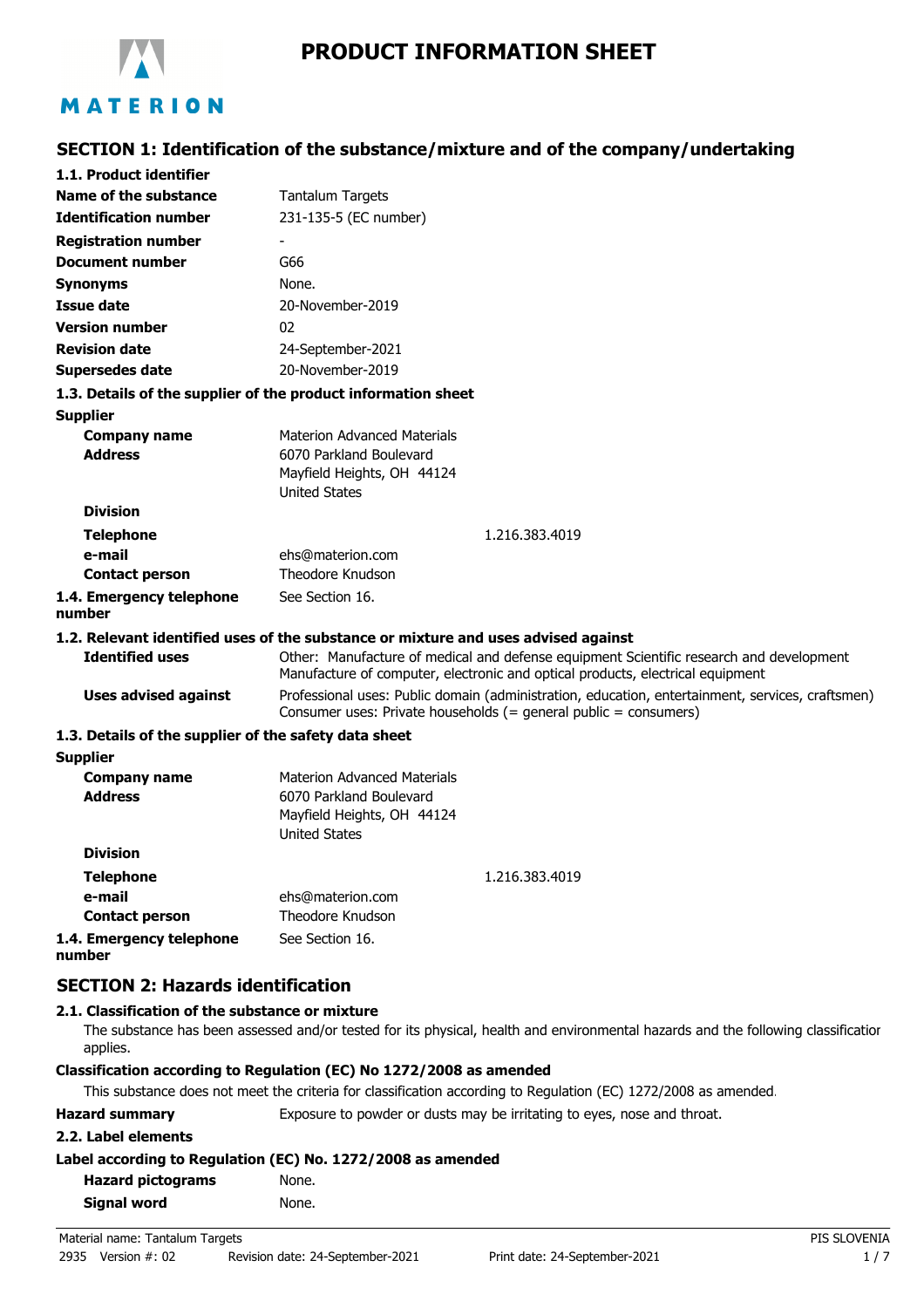| <b>Hazard statements</b>          | The substance does not meet the criteria for classification.                                      |
|-----------------------------------|---------------------------------------------------------------------------------------------------|
| <b>Precautionary statements</b>   |                                                                                                   |
| <b>Prevention</b>                 | Observe good industrial hygiene practices.                                                        |
| <b>Response</b>                   | Wash hands after handling.                                                                        |
| <b>Storage</b>                    | Store away from incompatible materials.                                                           |
| <b>Disposal</b>                   | Dispose of waste and residues in accordance with local authority requirements.                    |
| Supplemental label<br>information | For further information, please contact the Product Stewardship Department at $+1.216.383.4019$ . |
| 2.3. Other hazards                | Not a PBT or yPvB substance or mixture.                                                           |
|                                   |                                                                                                   |

# **SECTION 3: Composition/information on ingredients**

### **3.1. Substances**

| <b>General information</b> |                          |                        |                                               |   |              |
|----------------------------|--------------------------|------------------------|-----------------------------------------------|---|--------------|
| <b>Chemical name</b>       | $\frac{0}{0}$            | No.                    | CAS-No. / EC REACH Registration No. Index No. |   | <b>Notes</b> |
| Tantalum                   | 100                      | 7440-25-7<br>231-135-5 | -                                             | - |              |
|                            | <b>Classification: -</b> |                        |                                               |   |              |

### **SECTION 4: First aid measures**

| <b>General information</b>                                                               | Ensure that medical personnel are aware of the material(s) involved, and take precautions to<br>protect themselves. |  |  |
|------------------------------------------------------------------------------------------|---------------------------------------------------------------------------------------------------------------------|--|--|
| 4.1. Description of first aid measures                                                   |                                                                                                                     |  |  |
| <b>Inhalation</b>                                                                        | Move to fresh air. Call a physician if symptoms develop or persist.                                                 |  |  |
| <b>Skin contact</b>                                                                      | Wash off with soap and water. Get medical attention if irritation develops and persists.                            |  |  |
| Eye contact                                                                              | Do not rub eyes. Rinse with water. Get medical attention if irritation develops and persists.                       |  |  |
| <b>Ingestion</b>                                                                         | Rinse mouth. Get medical attention if symptoms occur.                                                               |  |  |
| 4.2. Most important<br>symptoms and effects, both<br>acute and delayed                   | Dusts may irritate the respiratory tract, skin and eyes.                                                            |  |  |
| 4.3. Indication of any<br>immediate medical attention<br>and special treatment<br>needed | Treat symptomatically.                                                                                              |  |  |
| <b>SECTION 5: Firefighting measures</b>                                                  |                                                                                                                     |  |  |
| <b>General fire hazards</b>                                                              | No unusual fire or explosion hazards noted.                                                                         |  |  |
| 5.1. Extinguishing media                                                                 |                                                                                                                     |  |  |
| <b>Suitable extinguishing</b><br>media                                                   | Dry powder. Dry sand.                                                                                               |  |  |
| <b>Unsuitable extinguishing</b><br>media                                                 | Do not use water jet as an extinguisher, as this will spread the fire. Carbon dioxide (CO2).                        |  |  |
| 5.2. Special hazards arising<br>from the substance or<br>mixture                         | During fire, gases hazardous to health may be formed.                                                               |  |  |
| 5.3. Advice for firefighters                                                             |                                                                                                                     |  |  |
| <b>Special protective</b><br>equipment for<br>firefighters                               | Self-contained breathing apparatus and full protective clothing must be worn in case of fire.                       |  |  |
| <b>Special firefighting</b><br>procedures                                                | Move containers from fire area if you can do so without risk.                                                       |  |  |
| <b>Specific methods</b>                                                                  | Use standard firefighting procedures and consider the hazards of other involved materials.                          |  |  |
| <b>SECTION 6: Accidental release measures</b>                                            |                                                                                                                     |  |  |
|                                                                                          |                                                                                                                     |  |  |

#### **6.1. Personal precautions, protective equipment and emergency procedures**

| For non-emergency<br>personnel    | Keep unnecessary personnel away. Wear appropriate protective equipment and clothing during<br>clean-up. For personal protection, see section 8 of the SDS. |
|-----------------------------------|------------------------------------------------------------------------------------------------------------------------------------------------------------|
| For emergency<br>responders       | Keep unnecessary personnel away. Use personal protection recommended in Section 8 of the SDS.                                                              |
| 6.2. Environmental<br>precautions | Avoid discharge into drains, water courses or onto the ground.                                                                                             |
| Material name: Tantalum Targets   | PIS SLOVENIA                                                                                                                                               |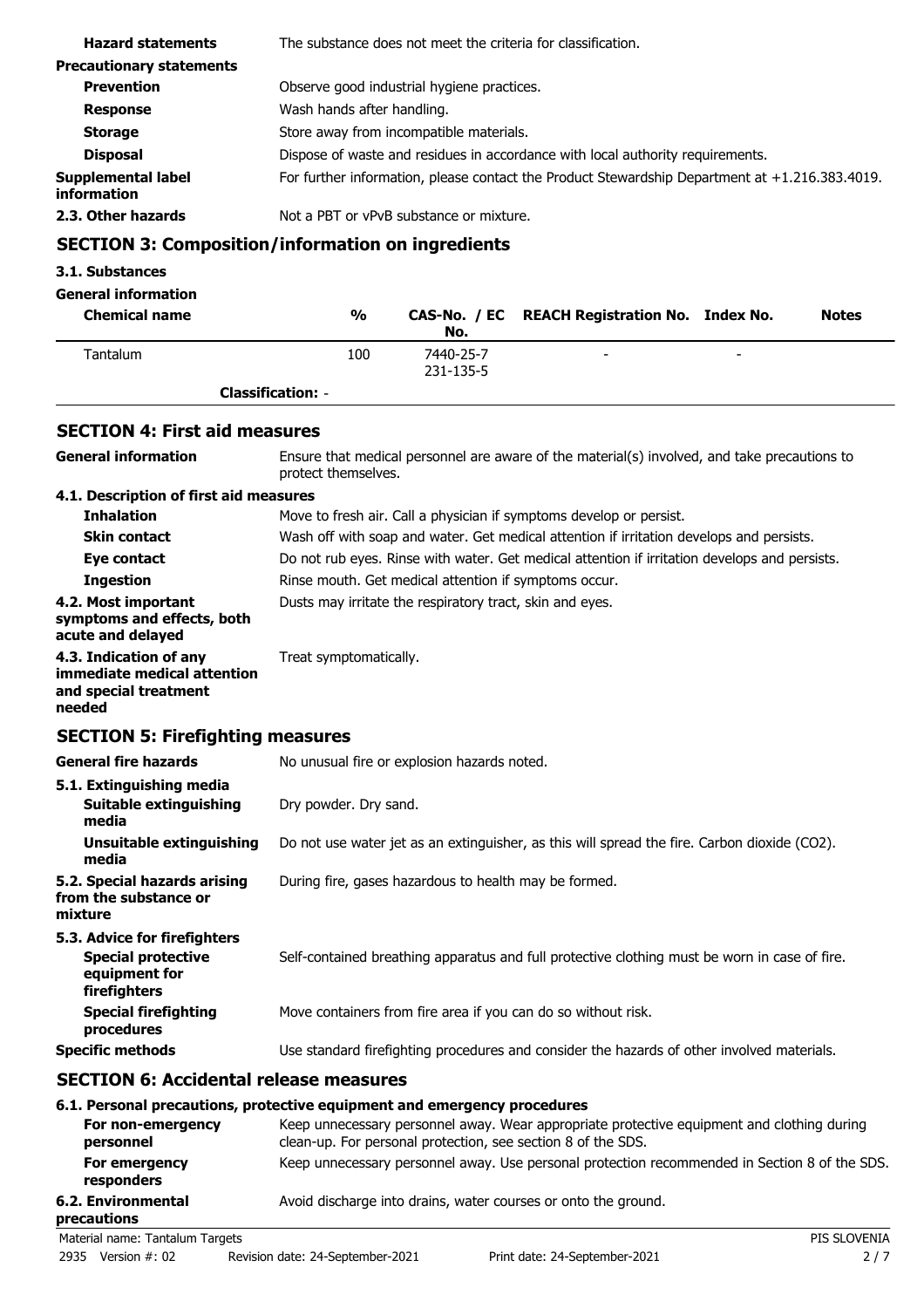| 6.3. Methods and material for<br>containment and cleaning up | Avoid the generation of dusts during clean-up. Collect dust using a vacuum cleaner equipped with<br>HEPA filter. The product is immiscible with water and will spread on the water surface. Stop the<br>flow of material, if this is without risk. |
|--------------------------------------------------------------|----------------------------------------------------------------------------------------------------------------------------------------------------------------------------------------------------------------------------------------------------|
|                                                              | Large Spills: Wet down with water and dike for later disposal. Shovel the material into waste<br>container. Following product recovery, flush area with water.                                                                                     |
|                                                              | Small Spills: Sweep up or vacuum up spillage and collect in suitable container for disposal.                                                                                                                                                       |
| 6.4. Reference to other<br>sections                          | For personal protection, see section 8. For waste disposal, see section 13.                                                                                                                                                                        |
| <b>SECTION 7: Handling and storage</b>                       |                                                                                                                                                                                                                                                    |
| <b>71 Precautions for safe</b>                               | Minimise dust generation and accumulation. Provide appropriate exhaust ventilation at places                                                                                                                                                       |

| 7.1. Precautions for safe<br>handling                                          | Minimise dust generation and accumulation. Provide appropriate exhaust ventilation at places<br>where dust is formed. Avoid prolonged exposure. Practice good housekeeping. |
|--------------------------------------------------------------------------------|-----------------------------------------------------------------------------------------------------------------------------------------------------------------------------|
| 7.2. Conditions for safe<br>storage, including any<br><i>incompatibilities</i> | Store in tightly closed container. Store in a well-ventilated place. Store away from incompatible<br>materials (see Section 10 of the SDS).                                 |
| 7.3. Specific end use(s)                                                       | Not available.                                                                                                                                                              |

# **SECTION 8: Exposure controls/personal protection**

### **8.1. Control parameters**

#### **Occupational exposure limits**

#### **Slovenia. OELs. Regulations concerning protection of workers against risks due to exposure to chemicals while working (Official Gazette of the Republic of Slovenia)**

| <b>Material</b>                                      | <b>Type</b>                                                                                                                                                                                                                                                                                                                                                                                                                                                                                                                                                                                                                                                                                                                                            | <b>Value</b>  | Form                 |
|------------------------------------------------------|--------------------------------------------------------------------------------------------------------------------------------------------------------------------------------------------------------------------------------------------------------------------------------------------------------------------------------------------------------------------------------------------------------------------------------------------------------------------------------------------------------------------------------------------------------------------------------------------------------------------------------------------------------------------------------------------------------------------------------------------------------|---------------|----------------------|
| <b>Tantalum Targets</b>                              | <b>TWA</b>                                                                                                                                                                                                                                                                                                                                                                                                                                                                                                                                                                                                                                                                                                                                             | $10$ mg/m $3$ | Inhalable fraction.  |
|                                                      |                                                                                                                                                                                                                                                                                                                                                                                                                                                                                                                                                                                                                                                                                                                                                        | 1,25 mg/m3    | Respirable fraction. |
| <b>Components</b>                                    | <b>Type</b>                                                                                                                                                                                                                                                                                                                                                                                                                                                                                                                                                                                                                                                                                                                                            | <b>Value</b>  | <b>Form</b>          |
| Tantalum (CAS 7440-25-7)                             | <b>TWA</b>                                                                                                                                                                                                                                                                                                                                                                                                                                                                                                                                                                                                                                                                                                                                             | $10$ mg/m $3$ | Inhalable fraction.  |
|                                                      |                                                                                                                                                                                                                                                                                                                                                                                                                                                                                                                                                                                                                                                                                                                                                        | $1,25$ mg/m3  | Respirable fraction. |
| <b>Biological limit values</b>                       | No biological exposure limits noted for the ingredient(s).                                                                                                                                                                                                                                                                                                                                                                                                                                                                                                                                                                                                                                                                                             |               |                      |
| <b>Recommended monitoring</b><br>procedures          | Follow standard monitoring procedures.                                                                                                                                                                                                                                                                                                                                                                                                                                                                                                                                                                                                                                                                                                                 |               |                      |
| <b>Derived no effect levels</b><br>(DNELs)           | Not available.                                                                                                                                                                                                                                                                                                                                                                                                                                                                                                                                                                                                                                                                                                                                         |               |                      |
| <b>Predicted no effect</b><br>concentrations (PNECs) | Not available.                                                                                                                                                                                                                                                                                                                                                                                                                                                                                                                                                                                                                                                                                                                                         |               |                      |
| 8.2. Exposure controls                               |                                                                                                                                                                                                                                                                                                                                                                                                                                                                                                                                                                                                                                                                                                                                                        |               |                      |
| <b>Appropriate engineering</b><br>controls           | Good general ventilation should be used. Ventilation rates should be matched to conditions. If<br>applicable, use process enclosures, local exhaust ventilation, or other engineering controls to<br>maintain airborne levels below recommended exposure limits. If exposure limits have not been<br>established, maintain airborne levels to an acceptable level. If engineering measures are not<br>sufficient to maintain concentrations of dust particulates below the OEL (occupational exposure<br>limit), suitable respiratory protection must be worn. If material is ground, cut, or used in any<br>operation which may generate dusts, use appropriate local exhaust ventilation to keep exposures<br>below the recommended exposure limits. |               |                      |
|                                                      | Individual protection measures, such as personal protective equipment                                                                                                                                                                                                                                                                                                                                                                                                                                                                                                                                                                                                                                                                                  |               |                      |
| <b>General information</b>                           | Personal protection equipment should be chosen according to the CEN standards and in discussion<br>with the supplier of the personal protective equipment.                                                                                                                                                                                                                                                                                                                                                                                                                                                                                                                                                                                             |               |                      |
| <b>Eye/face protection</b>                           | Wear safety glasses with side shields (or goggles).                                                                                                                                                                                                                                                                                                                                                                                                                                                                                                                                                                                                                                                                                                    |               |                      |
| <b>Skin protection</b>                               |                                                                                                                                                                                                                                                                                                                                                                                                                                                                                                                                                                                                                                                                                                                                                        |               |                      |
| - Hand protection                                    | Wear appropriate chemical resistant gloves.                                                                                                                                                                                                                                                                                                                                                                                                                                                                                                                                                                                                                                                                                                            |               |                      |
| - Other                                              | Wear suitable protective clothing.                                                                                                                                                                                                                                                                                                                                                                                                                                                                                                                                                                                                                                                                                                                     |               |                      |
| <b>Respiratory protection</b>                        | Wear respirator with dust filter.                                                                                                                                                                                                                                                                                                                                                                                                                                                                                                                                                                                                                                                                                                                      |               |                      |
| <b>Thermal hazards</b>                               | Wear appropriate thermal protective clothing, when necessary.                                                                                                                                                                                                                                                                                                                                                                                                                                                                                                                                                                                                                                                                                          |               |                      |
| <b>Hygiene measures</b>                              | Always observe good personal hygiene measures, such as washing after handling the material and<br>before eating, drinking, and/or smoking. Routinely wash work clothing and protective equipment to<br>remove contaminants.                                                                                                                                                                                                                                                                                                                                                                                                                                                                                                                            |               |                      |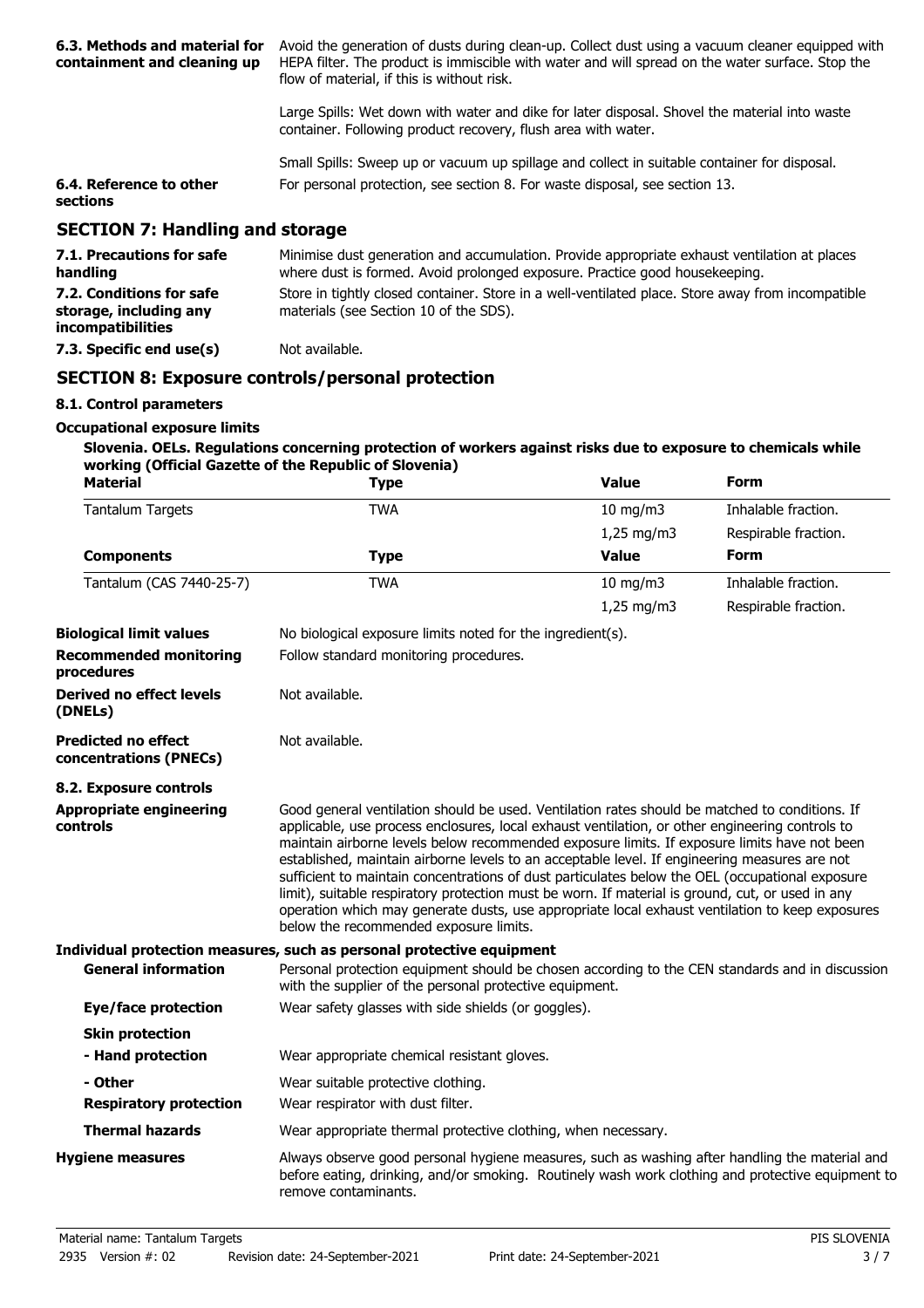Good general ventilation should be used. Ventilation rates should be matched to conditions. If applicable, use process enclosures, local exhaust ventilation, or other engineering controls to maintain airborne levels below recommended exposure limits. If exposure limits have not been established, maintain airborne levels to an acceptable level.

# **SECTION 9: Physical and chemical properties**

#### **9.1. Information on basic physical and chemical properties**

| <b>Appearance</b>                                   |                                       |
|-----------------------------------------------------|---------------------------------------|
| <b>Physical state</b>                               | Solid.                                |
| Form                                                | Solid.                                |
| Colour                                              | Dark grey.                            |
| Odour                                               | None.                                 |
| <b>Odour threshold</b>                              | Not applicable.                       |
| рH                                                  | Not applicable.                       |
| <b>Melting point/freezing point</b>                 | 2996 °C (5424,8 °F) / Not applicable. |
| <b>Initial boiling point and</b><br>boiling range   | Not applicable.                       |
| <b>Flash point</b>                                  | Not applicable.                       |
| <b>Evaporation rate</b>                             | Not applicable.                       |
| Flammability (solid, gas)                           | Not applicable.                       |
| <b>Upper/lower flammability or explosive limits</b> |                                       |
| <b>Flammability limit - lower</b><br>(%)            | Not applicable.                       |
| <b>Flammability limit -</b><br>upper $(\% )$        | Not applicable.                       |
| <b>Explosive limit - lower (</b><br>%)              | Not applicable.                       |
| <b>Explosive limit - upper</b><br>(%)               | Not applicable.                       |
| <b>Vapour pressure</b>                              | Not applicable.                       |
| <b>Vapour density</b>                               | Not available.                        |
| <b>Relative density</b>                             | Not applicable.                       |
| Solubility(ies)                                     |                                       |
| <b>Solubility (water)</b>                           | Insoluble                             |
| <b>Partition coefficient</b><br>(n-octanol/water)   | Not applicable.                       |
| <b>Auto-ignition temperature</b>                    | Not applicable.                       |
| <b>Decomposition temperature</b>                    | Not applicable.                       |
| <b>Viscosity</b>                                    | Not applicable.                       |
| <b>Explosive properties</b>                         | Not explosive.                        |
| <b>Oxidising properties</b>                         | Not oxidising.                        |
| 9.2. Other information                              |                                       |
| <b>Density</b>                                      | 14,49 g/cm3                           |
| <b>Flammability</b>                                 | Not applicable.                       |
| <b>Molecular formula</b>                            | Ta                                    |
| <b>Molecular weight</b>                             | 180,95 g/mol                          |
| <b>Specific gravity</b>                             | 14,49                                 |

# **SECTION 10: Stability and reactivity**

| 10.1. Reactivity                            | The product is stable and non-reactive under normal conditions of use, storage and transport                               |
|---------------------------------------------|----------------------------------------------------------------------------------------------------------------------------|
| 10.2. Chemical stability                    | Material is stable under normal conditions.                                                                                |
| 10.3. Possibility of hazardous<br>reactions | No dangerous reaction known under conditions of normal use.                                                                |
| 10.4. Conditions to avoid                   | Keep away from heat, hot surfaces, sparks, open flames and other ignition sources. Contact with<br>incompatible materials. |
| 10.5. Incompatible materials                | Strong oxidising agents. Fluorine.                                                                                         |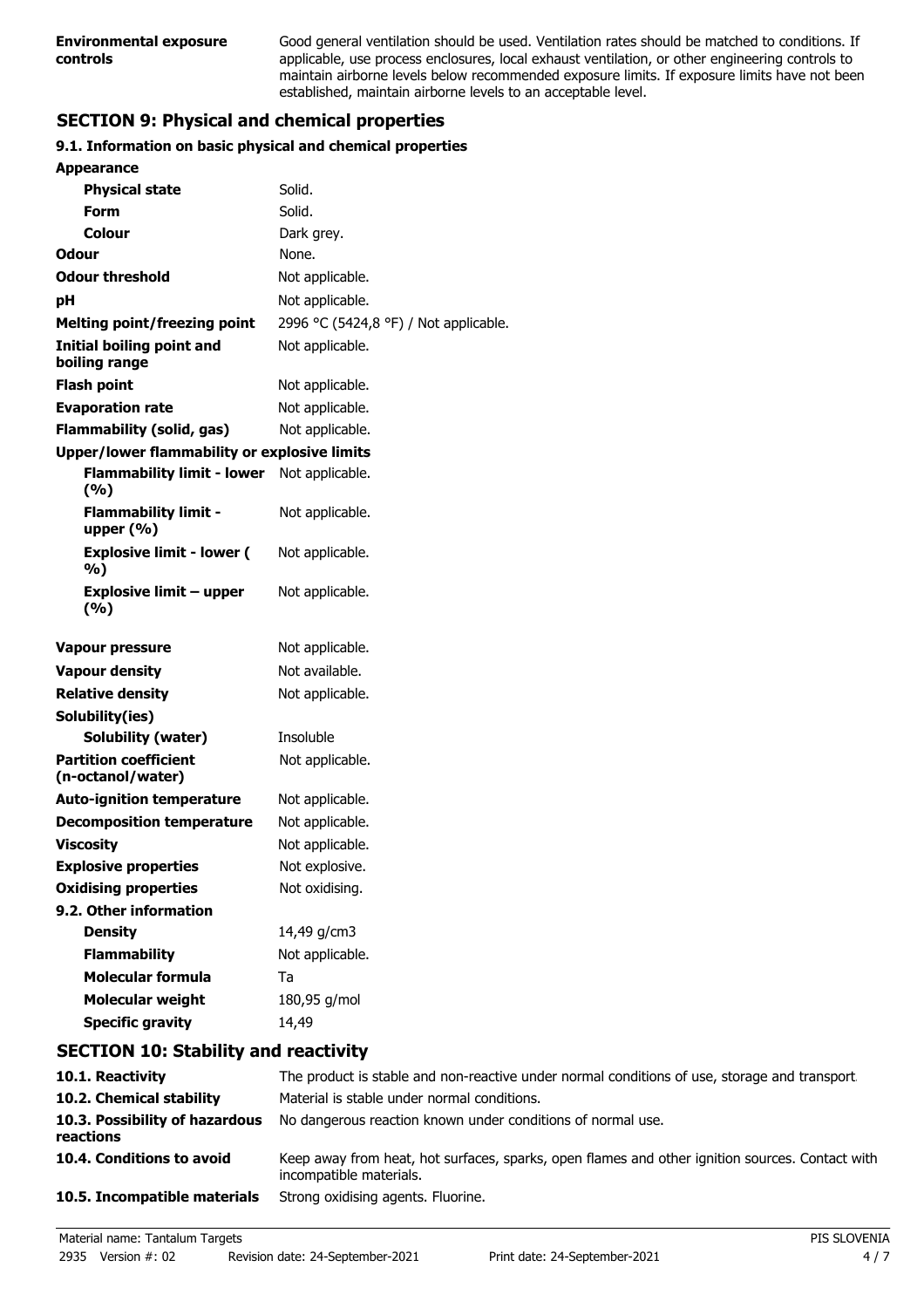**decomposition products**

### **SECTION 11: Toxicological information**

| <b>General information</b>                                   | Occupational exposure to the substance or mixture may cause adverse effects.                                                                                            |  |
|--------------------------------------------------------------|-------------------------------------------------------------------------------------------------------------------------------------------------------------------------|--|
| <b>Information on likely routes of exposure</b>              |                                                                                                                                                                         |  |
| <b>Inhalation</b>                                            | Dust may irritate respiratory system. Prolonged inhalation may be harmful.                                                                                              |  |
| Skin contact                                                 | Dust or powder may irritate the skin.                                                                                                                                   |  |
| Eye contact                                                  | Dust may irritate the eyes.                                                                                                                                             |  |
| <b>Ingestion</b>                                             | May cause discomfort if swallowed. However, ingestion is not likely to be a primary route of<br>occupational exposure.                                                  |  |
| Symptoms                                                     | Dusts may irritate the respiratory tract, skin and eyes.                                                                                                                |  |
| 11.1. Information on toxicological effects                   |                                                                                                                                                                         |  |
| <b>Acute toxicity</b>                                        | Not known.                                                                                                                                                              |  |
| <b>Skin corrosion/irritation</b>                             | Due to partial or complete lack of data the classification is not possible.                                                                                             |  |
| Serious eye damage/eye<br>irritation                         | Due to partial or complete lack of data the classification is not possible.                                                                                             |  |
| <b>Respiratory sensitisation</b>                             | Due to partial or complete lack of data the classification is not possible.                                                                                             |  |
| <b>Skin sensitisation</b>                                    | Due to partial or complete lack of data the classification is not possible.                                                                                             |  |
| <b>Germ cell mutagenicity</b>                                | Due to partial or complete lack of data the classification is not possible.                                                                                             |  |
| Carcinogenicity                                              | Due to partial or complete lack of data the classification is not possible.                                                                                             |  |
|                                                              | Slovenia. OELs. Regulations concerning protection of workers against risks due to exposure to chemicals while<br>working (Official Gazette of the Republic of Slovenia) |  |
| Tantalum (CAS 7440-25-7)                                     | Carcinogenic, Category 1A                                                                                                                                               |  |
| <b>Reproductive toxicity</b>                                 | Due to partial or complete lack of data the classification is not possible.                                                                                             |  |
| Specific target organ toxicity<br>- single exposure          | Due to partial or complete lack of data the classification is not possible.                                                                                             |  |
| <b>Specific target organ toxicity</b><br>- repeated exposure | Due to partial or complete lack of data the classification is not possible.                                                                                             |  |
| <b>Aspiration hazard</b>                                     | Due to partial or complete lack of data the classification is not possible.                                                                                             |  |
| Mixture versus substance<br>information                      | No information available.                                                                                                                                               |  |
| <b>Other information</b>                                     | Not available.                                                                                                                                                          |  |
| <b>SECTION 12: Ecological information</b>                    |                                                                                                                                                                         |  |
| 12.1. Toxicity                                               | Due to partial or complete lack of data the classification for hazardous to the aquatic environment,<br>is not possible.                                                |  |
| 12.2. Persistence and<br>degradability                       | No data is available on the degradability of this substance.                                                                                                            |  |

| degradability                                             |                                         |
|-----------------------------------------------------------|-----------------------------------------|
| 12.3. Bioaccumulative<br>potential                        | No data available.                      |
| <b>Partition coefficient</b><br>n-octanol/water (log Kow) | Not available.                          |
| <b>Bioconcentration factor (BCF)</b>                      | Not available.                          |
| 12.4. Mobility in soil                                    | No data available.                      |
| 12.5. Results of PBT and<br><b>vPvB</b> assessment        | Not a PBT or vPvB substance or mixture. |
|                                                           |                                         |

**12.6. Other adverse effects** No other adverse environmental effects (e.g. ozone depletion, photochemical ozone creation potential, endocrine disruption, global warming potential) are expected from this component.

# **SECTION 13: Disposal considerations**

#### **13.1. Waste treatment methods**

| <b>Residual waste</b>           | Dispose of in accordance with local regulations. Empty containers or liners may retain some product<br>residues. This material and its container must be disposed of in a safe manner (see: Disposal<br>instructions). |              |
|---------------------------------|------------------------------------------------------------------------------------------------------------------------------------------------------------------------------------------------------------------------|--------------|
| <b>Contaminated packaging</b>   | Since emptied containers may retain product residue, follow label warnings even after container is<br>emptied. Empty containers should be taken to an approved waste handling site for recycling or<br>disposal.       |              |
| Material name: Tantalum Targets |                                                                                                                                                                                                                        | PIS SLOVENIA |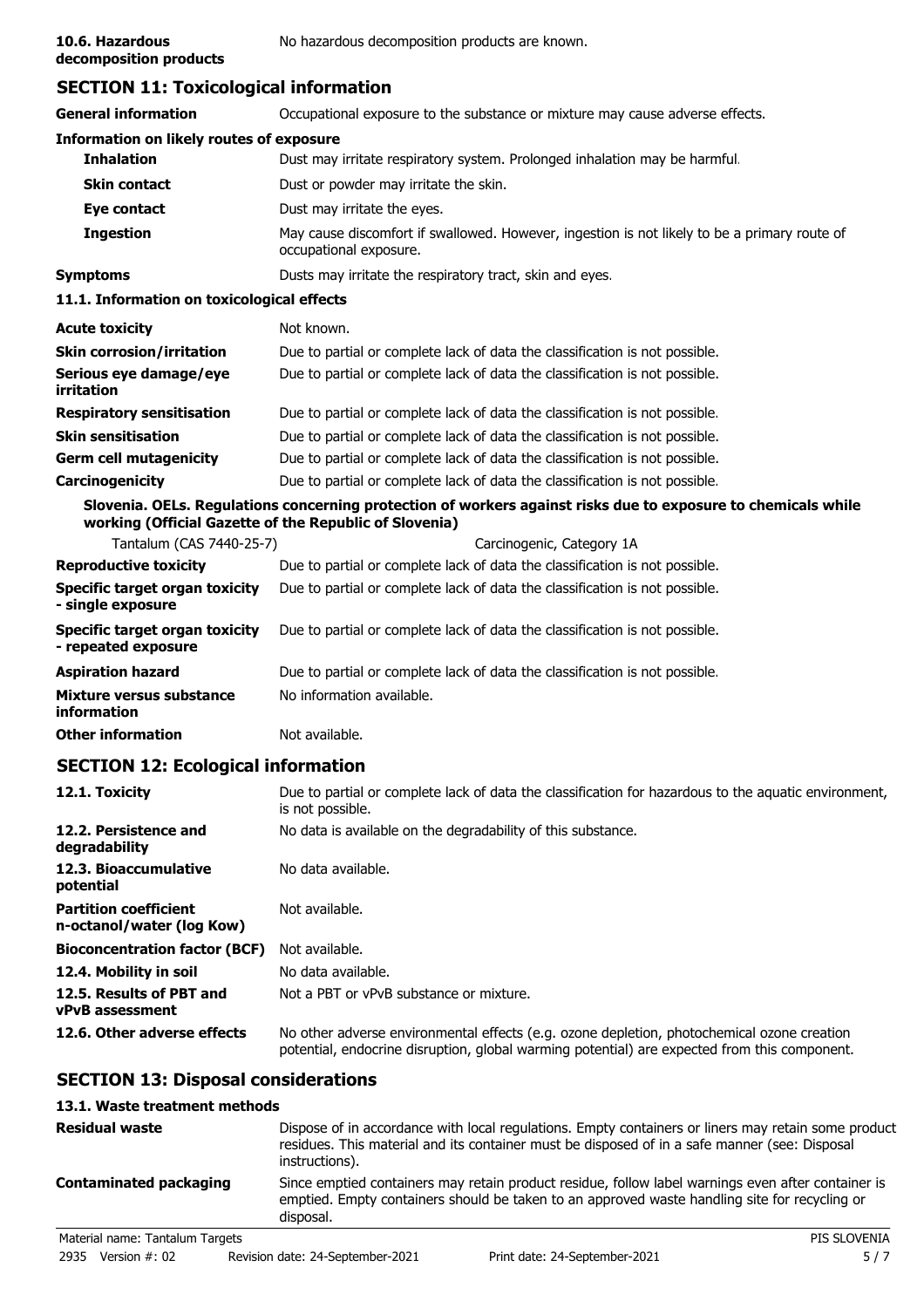| EU waste code                          | The Waste code should be assigned in discussion between the user, the producer and the waste<br>disposal company. |
|----------------------------------------|-------------------------------------------------------------------------------------------------------------------|
| <b>Disposal</b><br>methods/information | Collect and reclaim or dispose in sealed containers at licensed waste disposal site.                              |
| <b>Special precautions</b>             | Dispose in accordance with all applicable regulations.                                                            |

# **SECTION 14: Transport information**

**ADR**

14.1. - 14.6.: Not regulated as dangerous goods.

**RID**

14.1. - 14.6.: Not regulated as dangerous goods.

**ADN**

14.1. - 14.6.: Not regulated as dangerous goods.

**IATA**

14.1. - 14.6.: Not regulated as dangerous goods.

**IMDG**

14.1. - 14.6.: Not regulated as dangerous goods.

# **SECTION 15: Regulatory information**

#### **15.1. Safety, health and environmental regulations/legislation specific for the substance or mixture**

#### **EU regulations**

**Regulation (EC) No. 1005/2009 on substances that deplete the ozone layer, Annex I and II, as amended** Not listed.

# **Regulation (EU) 2019/1021 On persistent organic pollutants (recast), as amended**

Not listed.

**Regulation (EU) No. 649/2012 concerning the export and import of dangerous chemicals, Annex I, Part 1 as amended**

Not listed.

**Regulation (EU) No. 649/2012 concerning the export and import of dangerous chemicals, Annex I, Part 2 as amended**

Not listed.

**Regulation (EU) No. 649/2012 concerning the export and import of dangerous chemicals, Annex I, Part 3 as amended**

Not listed.

**Regulation (EU) No. 649/2012 concerning the export and import of dangerous chemicals, Annex V as amended** Not listed.

- **Regulation (EC) No. 166/2006 Annex II Pollutant Release and Transfer Registry, as amended** Tantalum (CAS 7440-25-7)
- **Regulation (EC) No. 1907/2006, REACH Article 59(10) Candidate List as currently published by ECHA** Not listed.

### **Authorisations**

**Regulation (EC) No. 1907/2006, REACH Annex XIV Substances subject to authorization, as amended** Not listed.

#### **Restrictions on use**

**Regulation (EC) No. 1907/2006, REACH Annex XVII Substances subject to restriction on marketing and use as amended**

Not listed.

**Directive 2004/37/EC: on the protection of workers from the risks related to exposure to carcinogens and mutagens at work, as amended.**

Not listed.

#### **Other EU regulations**

| Not listed.                         | Directive 2012/18/EU on major accident hazards involving dangerous substances, as amended                           |
|-------------------------------------|---------------------------------------------------------------------------------------------------------------------|
| <b>Other regulations</b>            | The product is classified and labelled in accordance with Regulation (EC) 1272/2008 (CLP<br>Regulation) as amended. |
| <b>National regulations</b>         | Follow national regulation for work with chemical agents in accordance with Directive 98/24/EC, as<br>amended.      |
| 15.2. Chemical safety<br>assessment | No Chemical Safety Assessment has been carried out.                                                                 |